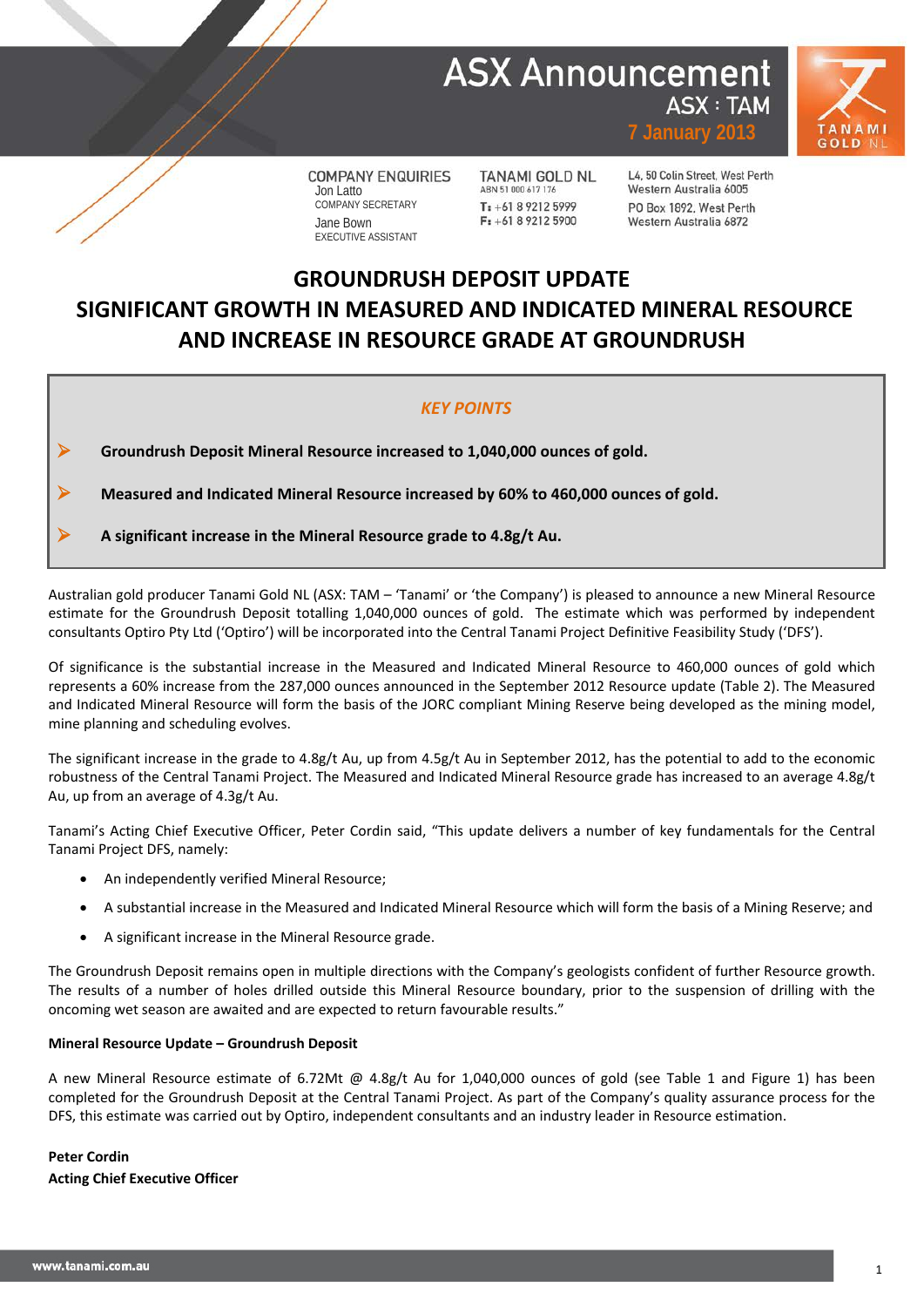## **ASX Announcement**

|                       |               | Grade         | <b>Ounces</b> |  |  |
|-----------------------|---------------|---------------|---------------|--|--|
| <b>Classification</b> | <b>Tonnes</b> | $(g/t \, Au)$ |               |  |  |
| Measured              | 475,000       | 4.5           | 69,000        |  |  |
| Indicated             | 2,470,000     | 4.9           | 391,000       |  |  |
| Inferred              | 3,775,000     | 4.8           | 580,000       |  |  |
| <b>Total</b>          | 6,720,000     | 4.8           | 1,040,000     |  |  |

### **Table 1 – Groundrush Deposit – Mineral Resource as at 31 December 2012**

#### **Notes to accompany Table 1**

1. Tonnes and ounces of gold are rounded to significant figures and grade is rounded to the nearest 0.1g/t Au. Rounding may affect tallies.

2. Resources reported above 1.0g/t Au block model grade.

#### **Table 2 – Groundrush Deposit – Mineral Resource as at 19 September 2012**

| <b>Classification</b> | <b>Tonnes</b> | Grade<br>$(g/t \text{ Au})$ | <b>Ounces</b> |  |  |  |
|-----------------------|---------------|-----------------------------|---------------|--|--|--|
| Measured              | 544,000       | 4.3                         | 75,000        |  |  |  |
| Indicated             | 1,517,000     | 4.3                         | 212,000       |  |  |  |
| Inferred              | 4,892,000     | 4.5                         | 714,000       |  |  |  |
| Total                 | 6,953,000     | 4.5                         | 1,001,000     |  |  |  |

#### **Notes to accompany Table 2**

1. Tonnes and ounces of gold are rounded to the nearest thousand and grade is rounded to the nearest 0.1g/t Au. Rounding may affect tallies.

2. Resources reported above 1.0g/t Au block model grade.

#### **Competent Person Statement**

*The information in this report that relates to Mineral Resource Estimation, Geological Data and Exploration Results is based on information compiled by Mr Mark Drabble, Principal Consultant Geologist – Optiro Pty Ltd and Mr Michael Thomson, a full time employee and Principal Geologist of Tanami Gold NL. Mr Drabble and Mr Thomson are members of the Australasian Institute of Mining and Metallurgy and have sufficient experience*  which is relevant to the style of mineralisation and type of deposit under consideration to qualify as a Competent Person as defined in the December *2004 edition of the Australasian Code for Reporting of Exploration Results, Mineral Resources and Ore Reserves (JORC Code). Mr Drabble and Mr Thomson consent to the inclusion in this report of the matters based on their information in the form and context in which they appear.*

*This announcement contains certain statements which constitute "forward looking statements". Such statements are only predictions and are subject to inherent risks and uncertainties which could cause actual values, results and performance achievements to differ materially from those expressed, implied or projected in any forward-looking statement. No representation or warranty, expressed or implied, is made by Tanami Gold NL that material contained in this announcement will be achieved or proved correct*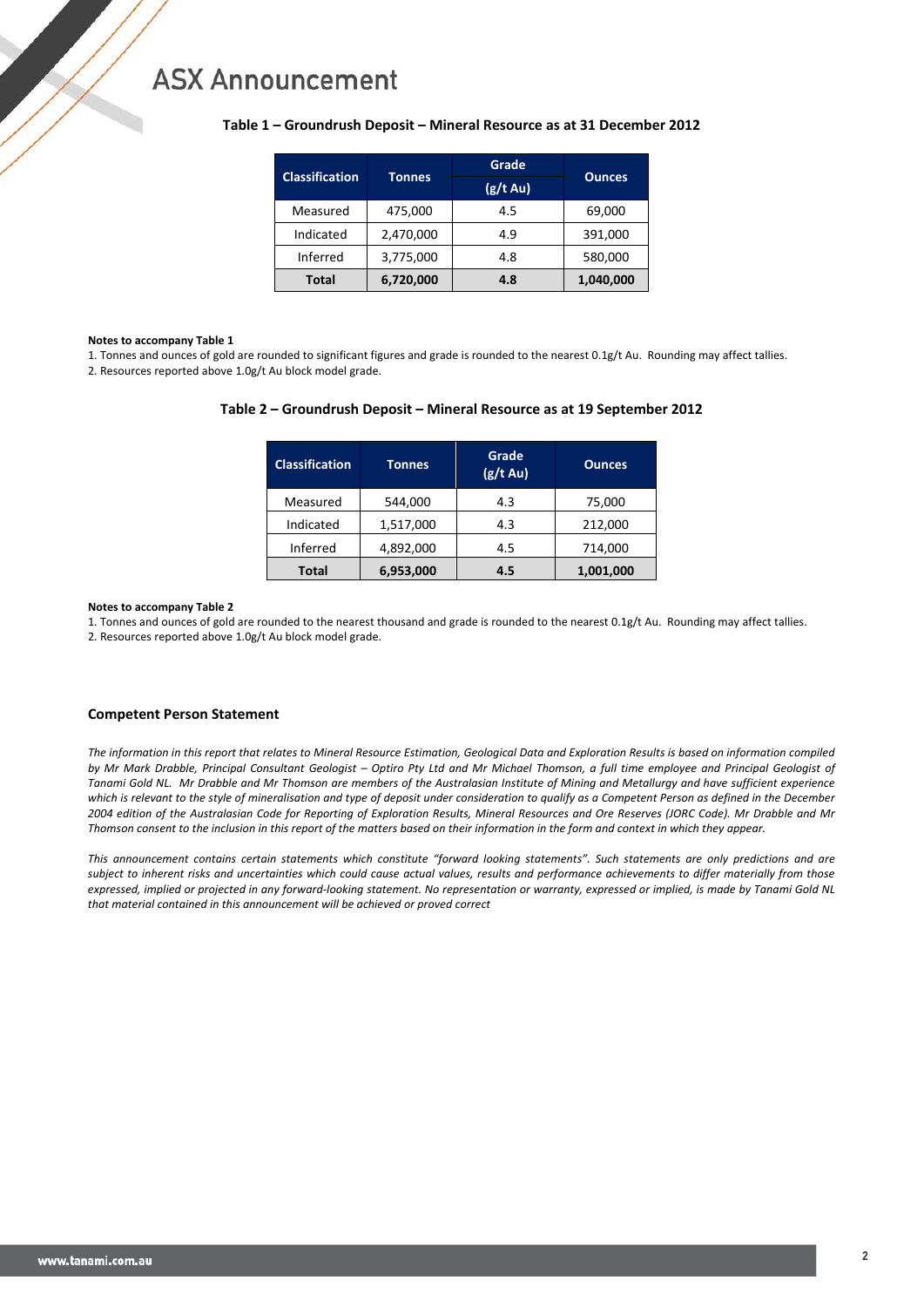## **ASX Announcement**



**Figure 1 – Groundrush Deposit – 3D Mineral Resource Block Model as at 31 December 2012**